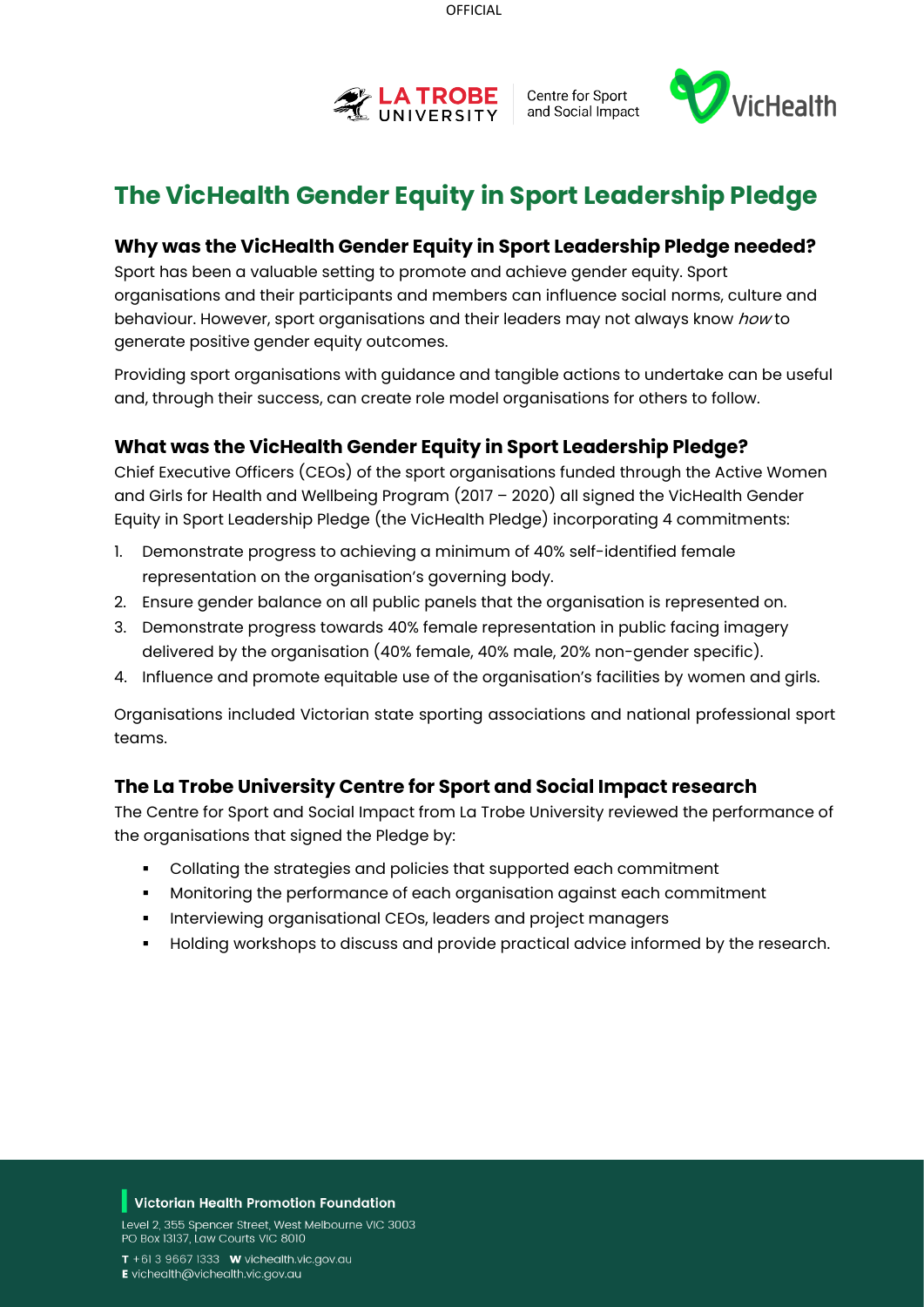



# **Key findings**

## **1. The sport sector wants practical recommendations on what to do to achieve gender equity.**

Organisation leaders were aware of the need for and benefits of gender equity – most (if not all) organisations had taken some action well before signing the VicHealth Pledge. Progress toward gender equity was perceived to have moved beyond promotion and engagement (such as women and girls' breakfast events) and direct action was now required. Leaders wanted evidence-based examples of actions and strategies they should implement, and they wanted practical guidelines to support them through the next phase toward gender equity.

## **2. Gender equity outcomes can be improved with an organisation-wide strategy that has measurable targets (set by either the organisation, industry, or government).**

Few (if any) organisations had an overarching gender equity vision, organisational strategy, or policy. Therefore, actions within organisations were often fragmented and employee awareness of gender equity initiatives was low. For example, several employees across various departments may have worked toward the same target (e.g., welcoming environments in sport for women and girls) with no awareness of what each other were doing. A more coordinated response could have strengthened initiatives and promoted a more cohesive whole-of-organisation approach. In general, sport organisation representatives perceived that broad policies were unlikely to achieve sustainable change, and that quotas, strategies with measurable targets, and binding guidelines were needed to counteract unconscious bias from individuals and within systems.

## **3. Gender equity requires strong and genuine leadership (resources, targets, and implementing initiatives).**

The VicHealth Pledge provided sport organisations with an opportunity to publicly commit to gender equity and a framework for action. The level of internal commitment to the VicHealth Pledge was highly dependent on the values of the CEO and the patterns of participation in the sport (i.e., more women and girls participating in a sport led to greater commitment). Employees were keenly aware if their leadership *genuinely* supported gender equity (and the VicHealth Pledge). A lack of *genuine support* manifested as: organisations taking very little action toward gender equity; limited

#### Victorian Health Promotion Foundation

Level 2, 355 Spencer Street, West Melbourne VIC 3003 PO Box 13137, Law Courts VIC 8010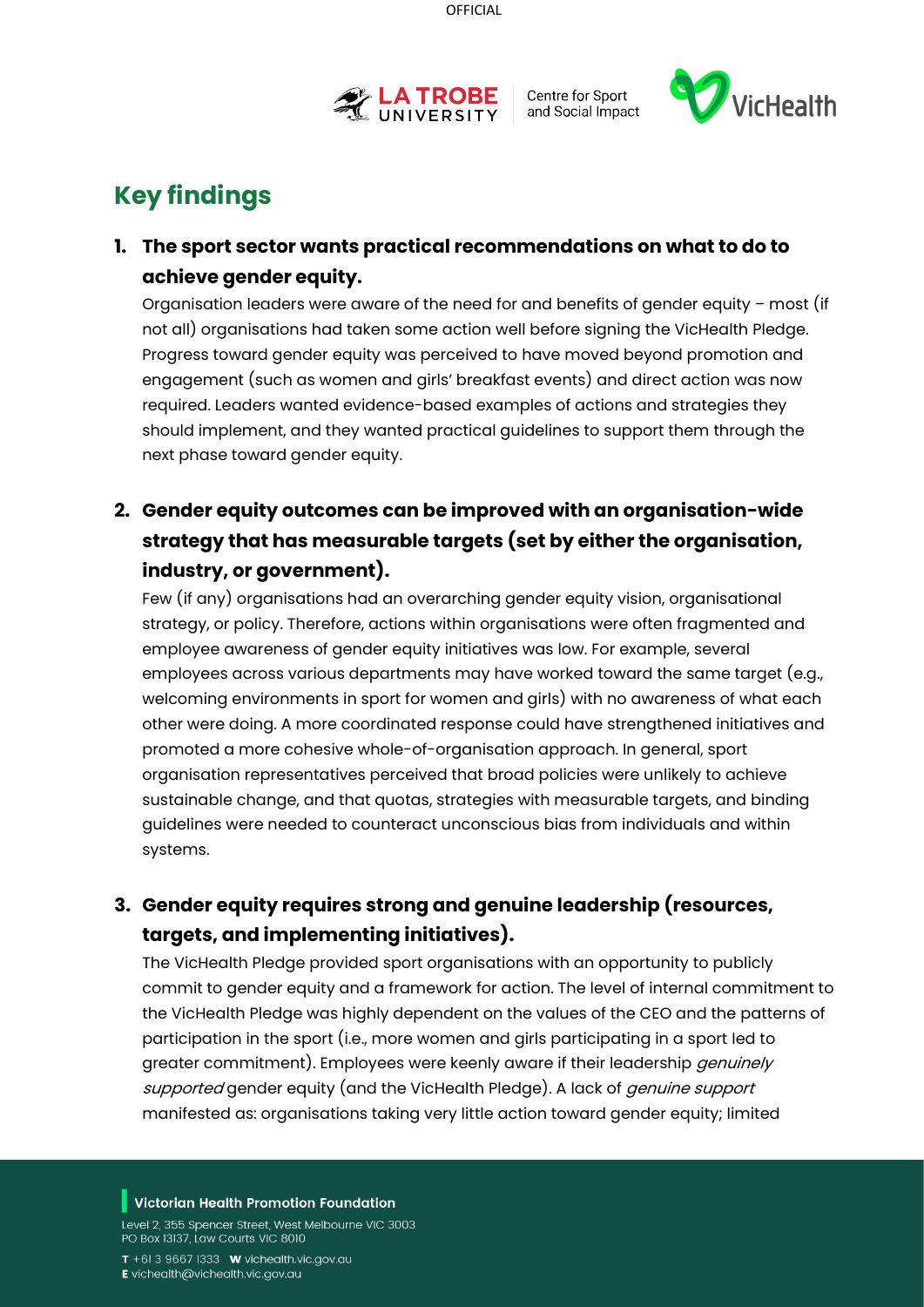



resources or support to implement any gender equity initiatives that did exist; and no accountability for gender equity outcomes.

## **4. Gender equity requires a proactive sector-wide approach (rather than a reactive insular approach).**

Just over half of the sport organisations that committed to the VicHealth Pledge took a proactive and sector-wide approach. This involved implementing policies or strategies that explicitly supported the VicHealth Pledge commitments internally; as well as leading and influencing other organisations within the broader sport sector. This broader approach considered the whole sport delivery system and how each organisation could influence the system through their interactions (such as refusing to speak on panels that were not gender balanced, educating event organisers about gender equity and recommending women who could speak instead).

## **5. Gender equity is conceptualised as women and girls' participation.**

Participation was the main benchmark for gender equity — did women and girls have access to opportunities to participate in the sport? Although the 4 areas of the Pledge were somewhat consistent with existing ideas or gender equity initiatives, they did trigger some organisations to make a much more concerted effort (particularly in marketing). Adding a fifth commitment around human resources or workforce would result in a more complete Pledge that mirrored how the sport industry currently conceptualise and invest in gender equity.

Individuals interviewed defined gender equity success for an organisation as individual employees internalising the need for gender equity and taking ownership of its delivery, either through conscious or unconscious effort and actions.

#### Victorian Health Promotion Foundation

Level 2, 355 Spencer Street, West Melbourne VIC 3003 PO Box 13137, Law Courts VIC 8010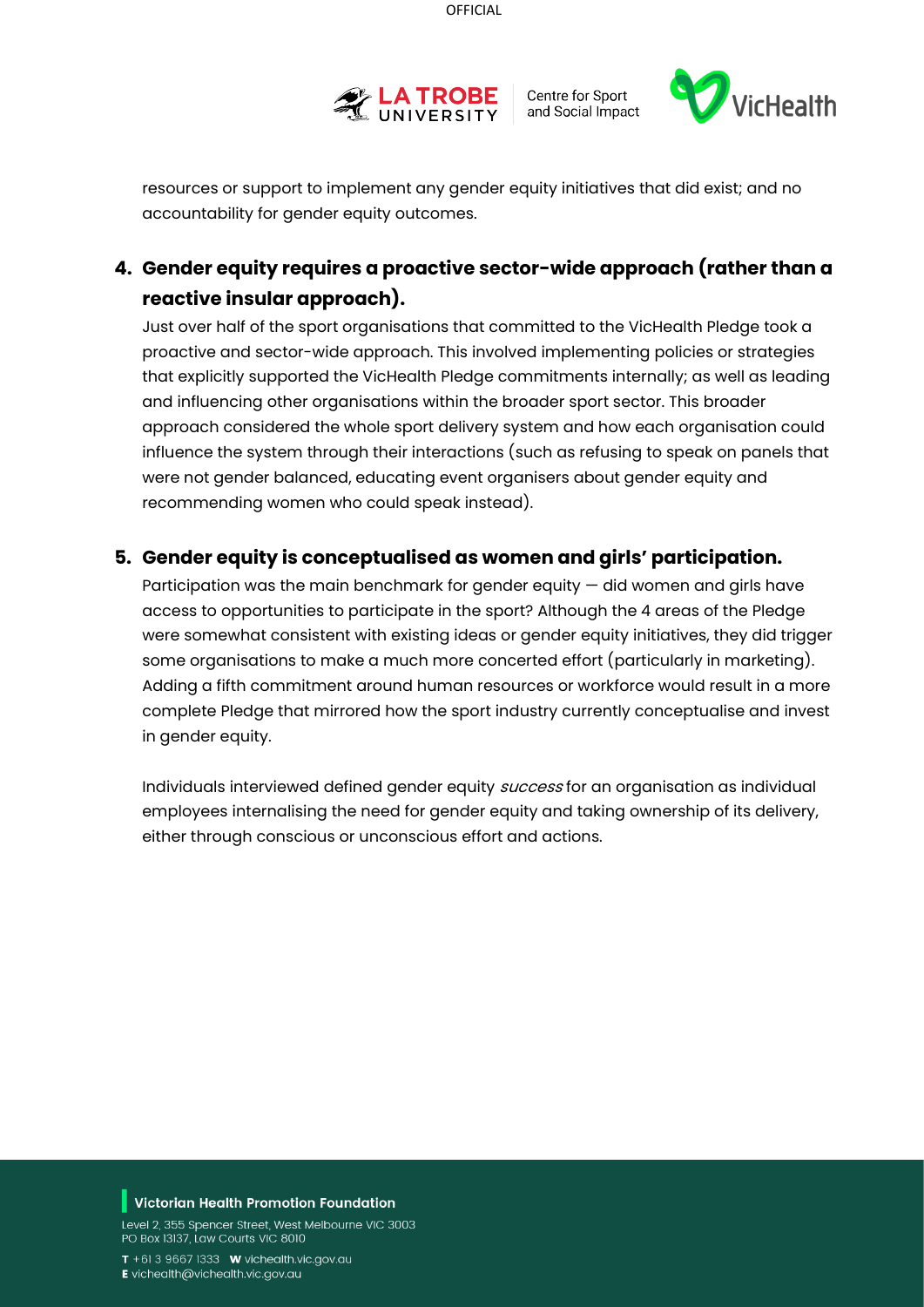

Centre for Sport and Social Impact



# **Gender equity in the sport sector**

Benchmarking the sport sector against other sectors or providing guidelines to enable organisations to measure their performance was perceived as a potential strategy to support sport organisations to better plan and implement initiatives by identifying gaps in their current performance.

Based on the performance and feedback of sport organisations in this study, the sport sector was benchmarked against the Diversity and Inclusion Pathway and found to be placed around mid-point.

Most sport organisations had:

- acknowledged that gender equity was the right thing to do
- moved beyond avoidance
- **•** complied with government requirements
- supported or implemented some gender equity initiatives

However, most sport organisations did not have:

- a clear overarching gender equity vision or strategy
- concise organisational policies
- decision-making guidelines
- written strategies or targets that were measured and monitored

#### **Gender equality roadmap**



#### **Reference:**

Australian Government, Workplace Gender Equality Agency (2019), Gender strategy toolkit: A direction for achieving gender equality in your organisation, pg 11 (Available at[: https://www.wgea.gov.au/sites/default/files/documents/Gender\\_Strategy\\_Toolkit.pdf\)](https://www.wgea.gov.au/sites/default/files/documents/Gender_Strategy_Toolkit.pdf)

#### Victorian Health Promotion Foundation

Level 2, 355 Spencer Street, West Melbourne VIC 3003 PO Box 13137, Law Courts VIC 8010

 $T + 61396671333$  W vichealth.vic.gov.au

E vichealth@vichealth.vic.gov.au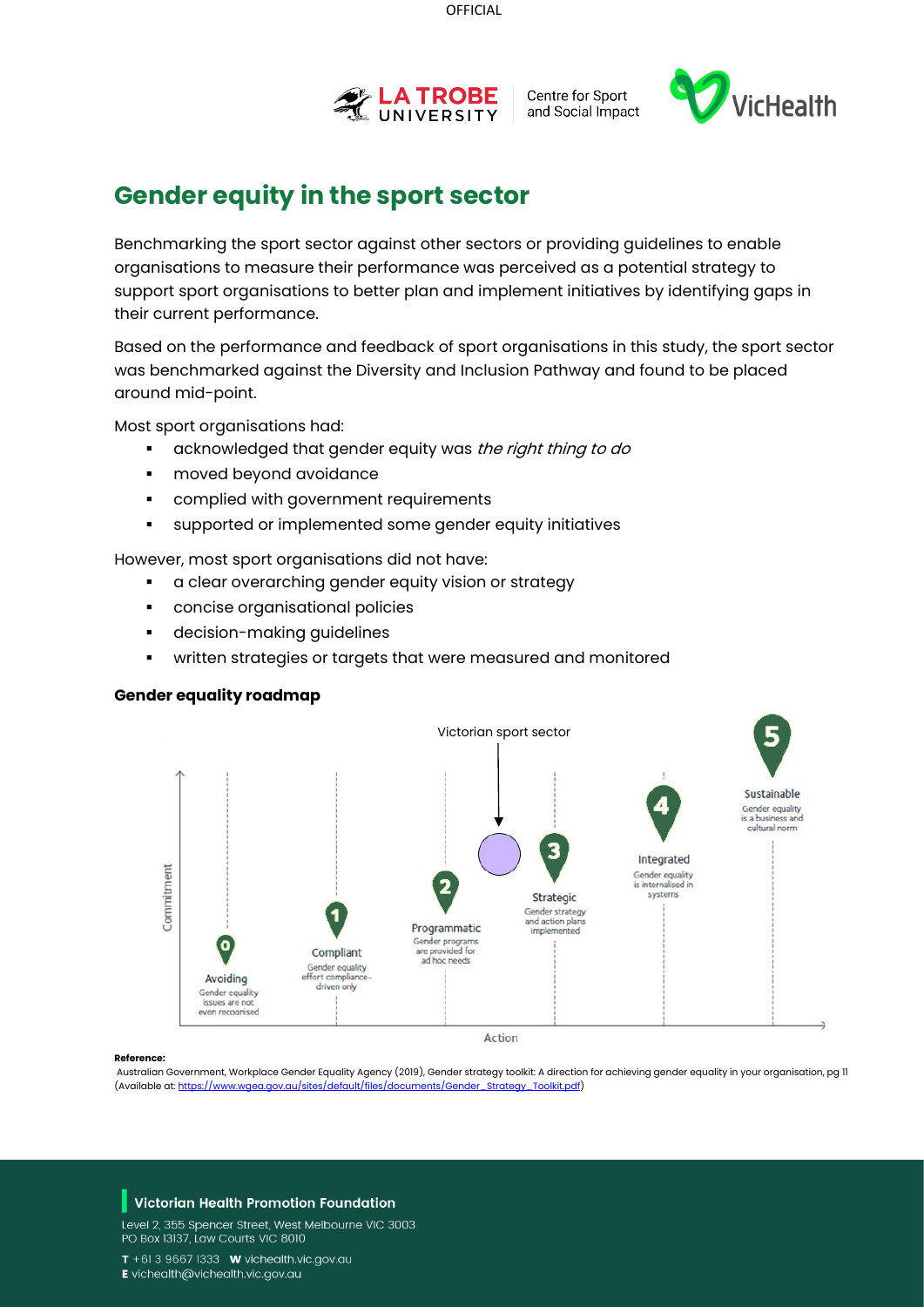



# **Motivations for moving toward gender equity**

The main reasons sport organisations were motivated to move toward gender equity were:

- **1. Moral obligation:** Because it was the *"right thing to do*"; women and girls make-up half the general population and therefore should be represented equally throughout society, including in sport.
- **2. Lead by example:** Because it was important to lead by example, particularly to community-based associations and clubs; "we can't expect them to change if we don't first."
- **3. Commercial relevance:** Commercially-minded organisations saw women and girls as a potential fanbase/market that was not fully realised or exploited. Some organisations perceived that engaging women and girls as fans or participants, required them to promote gender equity *internally*. This could create positive change and build a genuine culture inclusive of women and girls that could then be promoted  $ext{central}$  to their wider fan and supporter base.
- **4. Increasing trend in women and girls' participation:** An increase in women and girls participating in certain sports has led to positive gender equity initiatives. These have included new or improved facilities and providing new or different participation opportunities for woman and girls. Some organisations believed that to attract more women and girls as participants or fans, they needed more diversity within their workforce to understand "what women wanted" or needed, and therefore they were purposefully employing more women into their organisation.
- **5. Community and government pressure:** Government funding requirements and perceived changes in community social norms were strong motivators of sport organisations gender equity action. The support for gender equity was perceived to be getting stronger and sport organisations reported feeling pressure to improve gender equity to remain socially relevant.

The shift in social norms has affected how organisational leadership perceived the benefits of gender equity and the capacity to link gender equity to participation numbers had increased internal support. An increase in community expectations around gender equity has put it on the agenda for most sports and had provided a stronger platform to discuss ideas and garner support from boards and leadership.

#### Victorian Health Promotion Foundation

Level 2, 355 Spencer Street, West Melbourne VIC 3003 PO Box 13137, Law Courts VIC 8010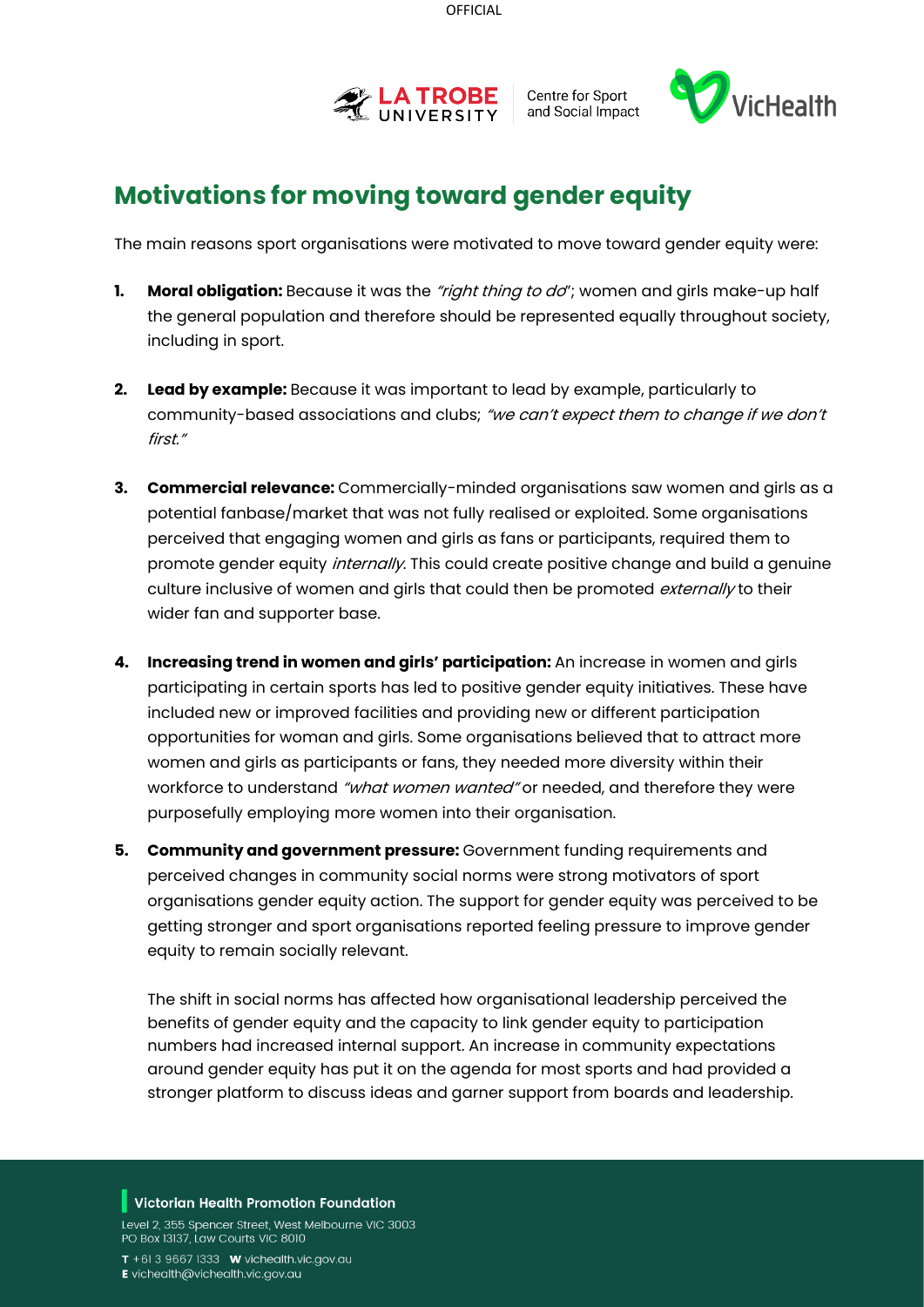

Centre for Sport and Social Impact



*"The journey started for us in 2005, it started slow and has picked up. I think the key thing for me is having the need for gender equity being understood by the leadership, because the leadership is essential to the strategy. The need to move the sport forward and their understanding that of the place that women and girls playing our sport has in moving the sport forward and for our sport to continue to maintain its relevance. And I think initially it was like dipping your toes in the water and as the snowball has gone down the hill, more and more of the leaders have really started to understand the positive impact that it could have and really started championing it. And I think that's what we've probably seen over the past 4 years. And made a dedicated effort to put the funding against those strategic initiatives of both elite and participation opportunities and creating pathways to growing a group of girls. So, it was really setting aside dedicated resources to actually shift the space that I think has been the biggest shift in positive momentum."*

#### **Senior representative from National Sporting Association**

The traditional culture and system within some sports has been predominantly patriarchal. The recent focus of government and sports to increase women and girls' participation has disrupted social norms and facilitated a change in the perception of gender roles and the place of women and girls in sport. For example, there has been a shift from a traditional view that the role of women in the community sport club was to manage the canteen, to understanding and supporting women to be active participants and leaders.

#### Victorian Health Promotion Foundation

Level 2, 355 Spencer Street, West Melbourne VIC 3003 PO Box 13137, Law Courts VIC 8010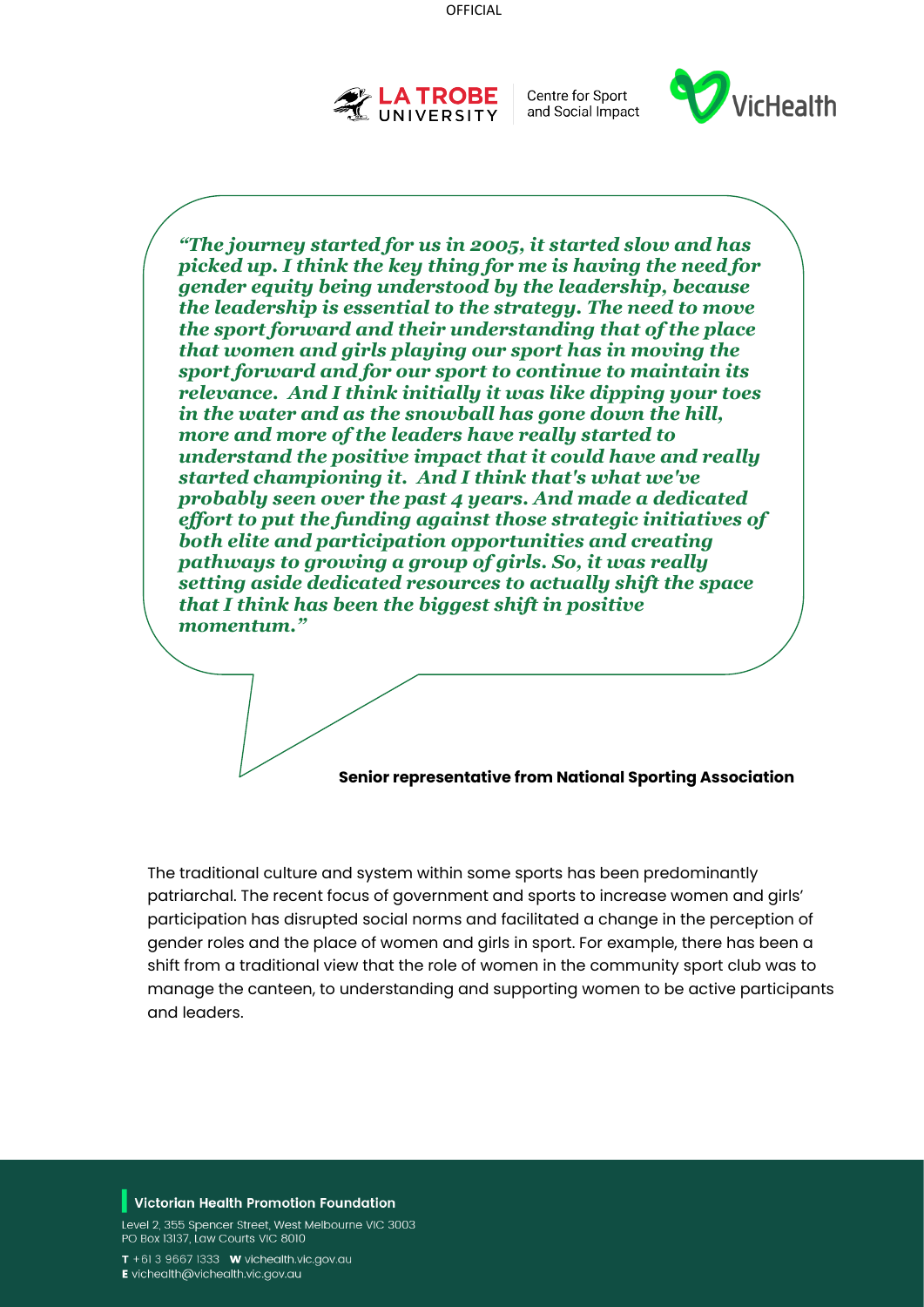

Centre for Sport and Social Impact



# **Influences on gender equity in sport organisations**

There were 6 main influences on how sport organisations made decisions to move toward gender equity.

These can be grouped into 2 main areas:

#### **1. Internal decision-making processes**

- The organisation's systems, processes and culture that guides decision making.
- The organisational leadership that makes strategic decisions.
- The internal workforce that makes operational decisions.

#### **2. Influences on decision-making that are external to the organisation**

- The participant and membership base of the sport or team.
- The organisation's image or identity portrayed to the public.
- Government regulations that the organisation must adhere to, or organisational leadership public commitments to gender equity pledges or initiatives.



#### Victorian Health Promotion Foundation

Level 2, 355 Spencer Street, West Melbourne VIC 3003 PO Box 13137, Law Courts VIC 8010

 $T + 61396671333$  **W** vichealth.vic.gov.au

E vichealth@vichealth.vic.gov.au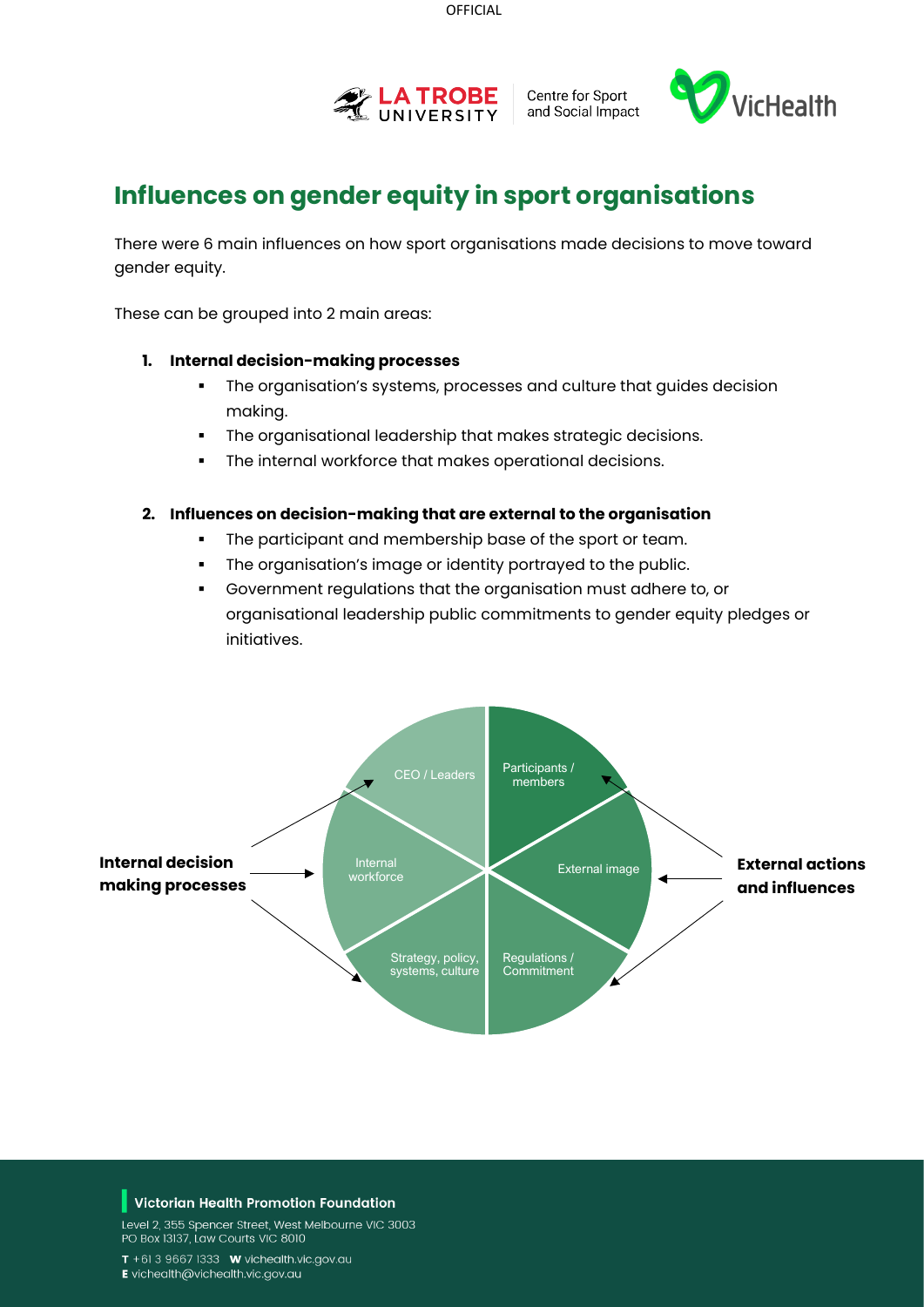

Centre for Sport and Social Impact



## **The human factor in decision-making**

An important factor when considering the organisation's decision-making processes are the human factor. Humans can have an *unconscious bias* when making decisions. This means that individuals may not have fully consider the needs of women and girls when making decisions unless they are prompted to do so. This in turn may lead to unintentional discrimination against women and girls in some organisations.

Unconscious bias in leaders and the workforce can be harder to identify and address (because individuals may not be aware that they are being bias or had bias attitudes). Organisational gender equity strategies or decision-making guidelines can counteract unconscious bias. However, very few organisations in this review had developed or fully implemented such strategies or guidelines.

> *"You need to find the universal rule within your organisation's system or processes that are excluding women and change that."*

~James Fazzino, a Male Champion of Change

#### Victorian Health Promotion Foundation

Level 2, 355 Spencer Street, West Melbourne VIC 3003 PO Box 13137, Law Courts VIC 8010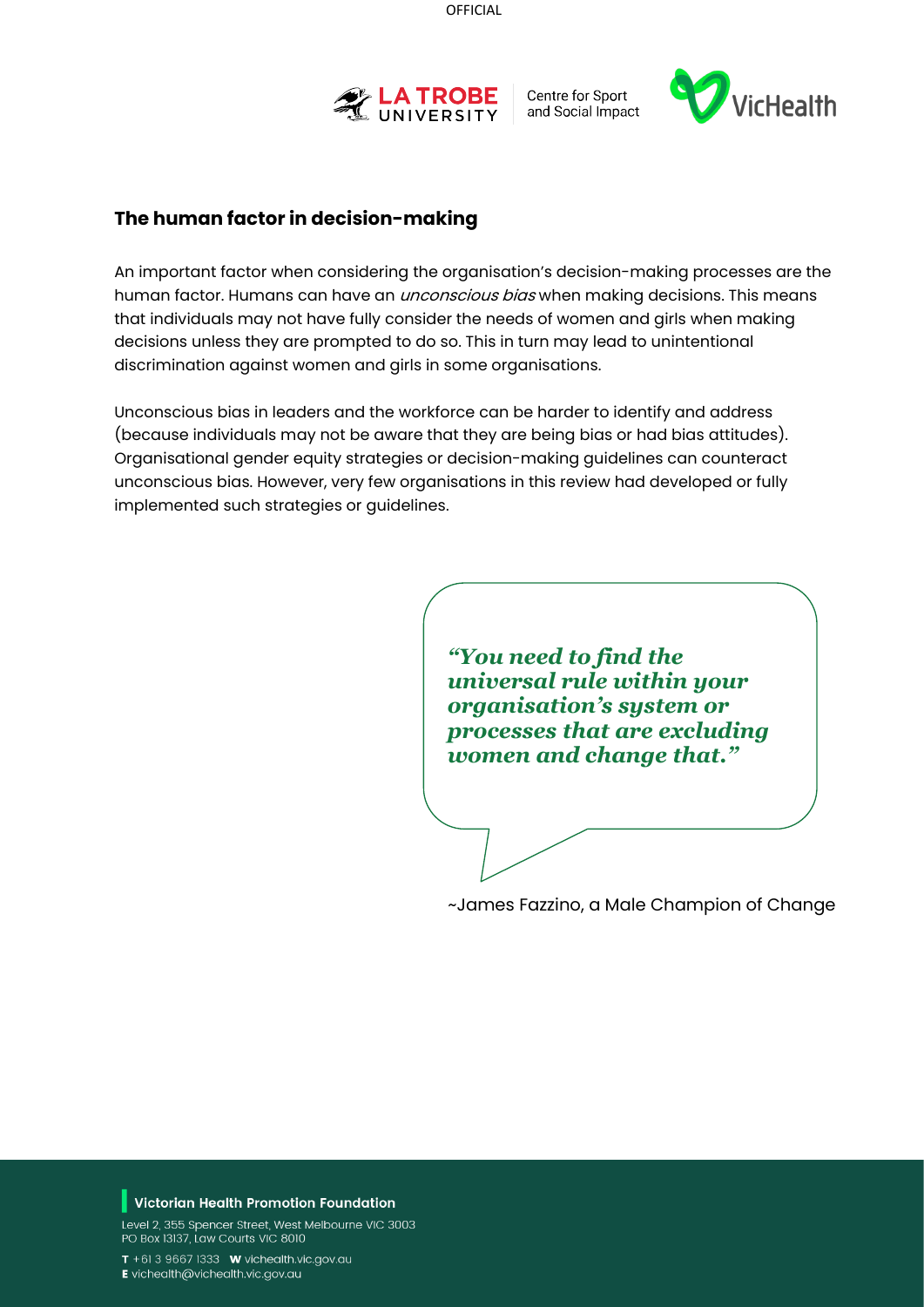



## **Internal decision-making processes**

#### **1. CEO/leadership**

The lack of overarching organisational gender equity visions or strategies meant workforces looked to their CEO or leadership to guide their decisions in this area. CEOs drove the culture, resource allocation and decision making that guided any initiatives implemented. When project managers tried to implement initiatives to support the VicHealth Pledge, the support they received from other departments depended upon the leadership from CEOs.

New employees to organisations tend to perceive that their CEO or leadership did not genuinely support gender equity. This was because there was no vision or strategy to demonstrate to them the organisation's stance and, for some, there was a perceived lack of resources or energy allocated to promoting and actioning the VicHealth Pledge. Employees who had been in organisations longer tended to have a more positive perception as they had been part of the journey toward gender equity and had seen positives changes over time. This highlights the need to better tell the story of gender equity within these organisations to new employees and to ensure that a whole of organisation commitment is visible.

#### **2. Internal workforce**

The internal workforce is highly influential because they are responsible for day-to-day decisions and actions around gender equity. Men and women in this study perceived that women were often left to drive gender equity. This was frustrating for women, particularly when they were involved in day-to-day discussions around strategy and new initiatives that were not specifically targeted at gender equity (for example, discussions on developing a new facility or participation program).

Women sometimes felt that others *begrudged* the fact that they were always the person to bring up gender equity. Women were also frustrated because, if they prioritised bringing up gender equity first and foremost during these discussions, they could not voice other ideas or opinions unrelated to gender equity, meaning that their valuable input was not heard and that they could not demonstrate their expertise and knowledge in other areas. Finally, feeling responsible for driving gender equity because they perceived that no one else would, was emotionally draining for some women.

One of the main differences between the perceptions and actions of gender equity was the difference between equity and equality. For example, some men thought that it was enough to provide women and girls with the *opportunity* to participate in sport (equality), whereas

#### Victorian Health Promotion Foundation

Level 2, 355 Spencer Street, West Melbourne VIC 3003 PO Box 13137, Law Courts VIC 8010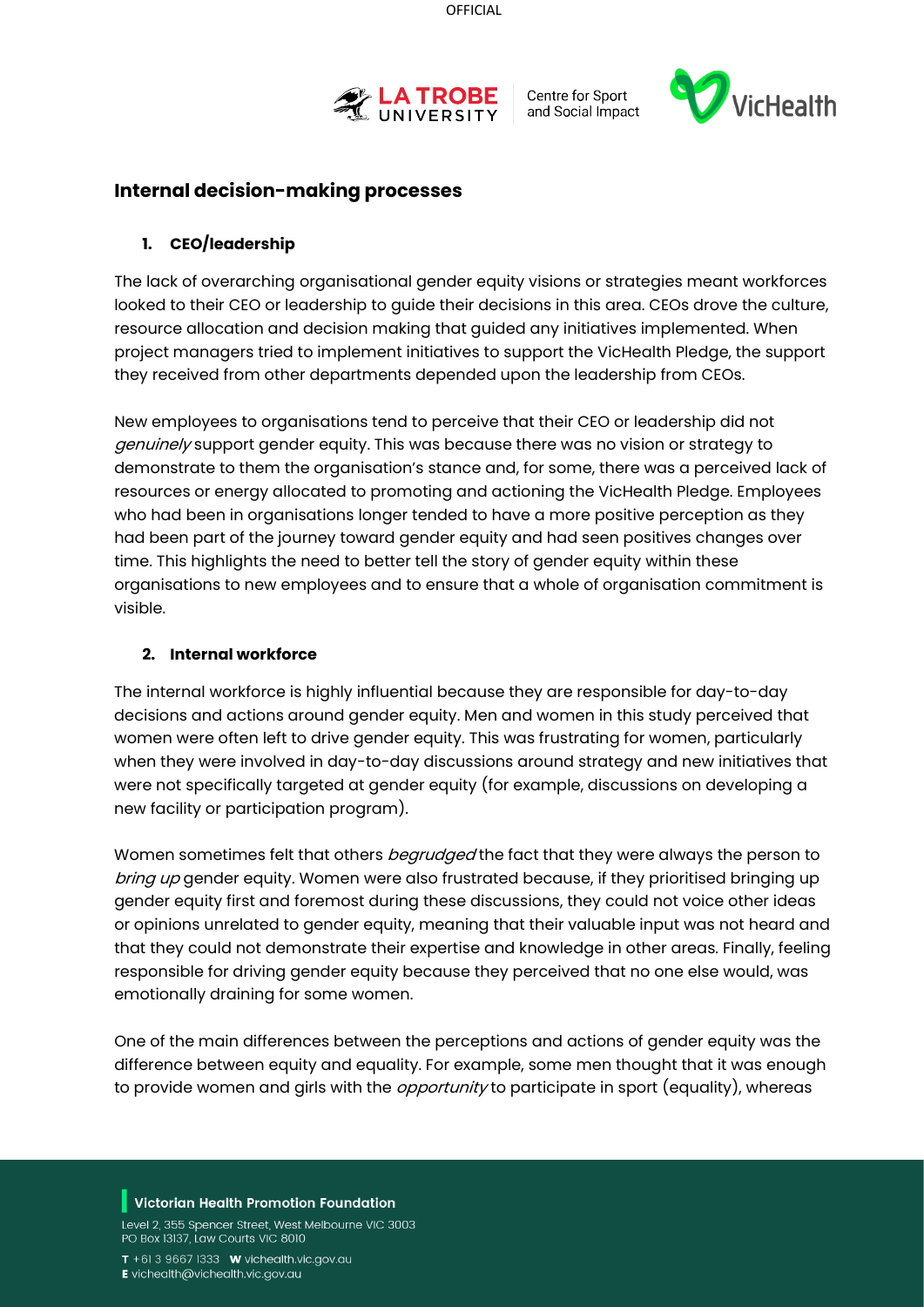



women were aware that genuine equity often required more targeted support for some women and girls to participate.

Similarly, there were examples where women had the *opportunity* to apply for leadership positions or promotions (equality) but they did not feel able to due to perceived or actual structural or cultural barriers (such as not having had similar previous opportunities for education and leadership experience as their male counterparts). Some organisational leaders had attempted to better support women to advance their careers by encouraging and supporting them to apply for leadership roles and by providing leadership training and other upskilling courses to build their confidence and capacity.

#### **3. Strategy, policy, systems and culture**

Strategy, policy, systems and culture influenced decision-making and gender equity outcomes. In general, culture was considered to have greater impact than a broad vision or gender equity policy that did not provide direct instruction or measurable outcomes. This was because a vision or policy could be easily disregarded, while a genuine culture of inclusion and equity meant individuals were more likely to have it front of mind and be confident that the whole organisation would support gender equity decisions.

There were concerns however that without appropriate documented strategies and targets, culture could change and the corporate knowledge and history around gender equity could be lost if certain individuals left the organisation (or if a new board or CEO was appointed). Systematic solutions to gender equity that were embedded within the organisation's processes were considered more sustainable and having a gender equity strategy that held an organisation accountable to strategic targets was thought to result in a more secure allocation of resources and internal commitment to gender equity initiatives.

#### Victorian Health Promotion Foundation

Level 2, 355 Spencer Street, West Melbourne VIC 3003 PO Box 13137, Law Courts VIC 8010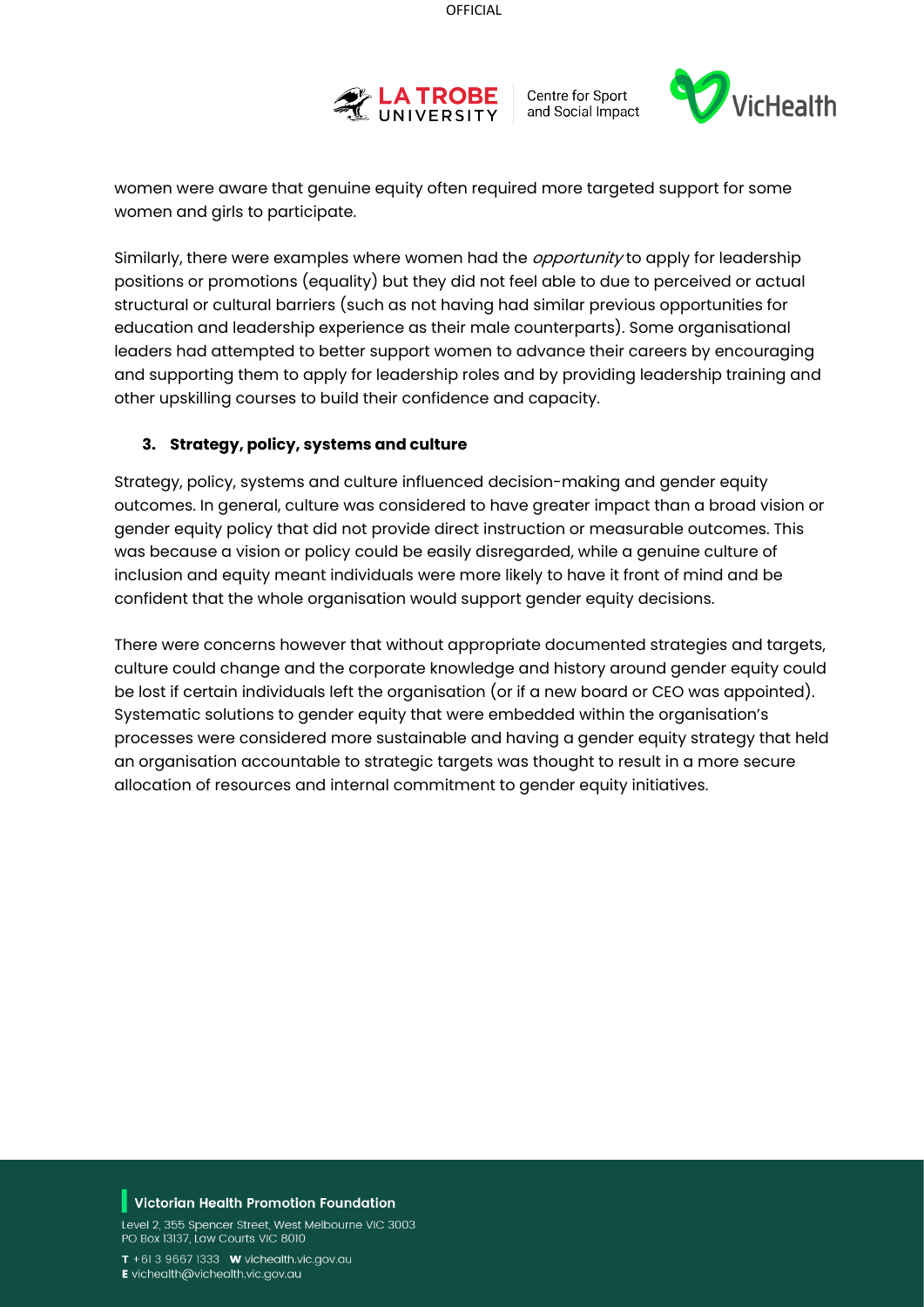



## **External actions and influences**

#### **1. Participants and members**

The participant or membership group of a sport or sporting team influenced and drove gender equity action within the organisation. In general, the more that organisations sought to grow women and girls' participation in their sport or fanbase for their team, the more likely they were to engage in gender equity actions across all areas.

As women and girls' participation and membership increased in a particular sport, more support and energy were provided to improve gender equity outcomes. For example, as women and girls began participating and leading in a sport, role models were created, and they were then promoted to encourage other women and girls to engage. Further to this, as women and girls' participation and membership bases grew, women and girls participating in male-dominated certain sports (such as Australian Rules football) became more normal and accepted.

#### **2. Regulations or commitments**

Public commitments made by organisational leadership, such as the VicHealth Pledge or signing on to Male Champions of Change, influenced gender equity action by providing a public declaration that organisations felt accountable for. Pledges and commitments provide a framework for action, and a tool that internal employees used to garner support for gender equity actions (i.e., if a project manager felt they were losing traction on gender equity initiatives or that they were not getting the internal support they needed they could remind other employees of the VicHealth Pledge and the organisation's commitment).

#### **3. External image**

Sport organisations were conscious of how they were perceived externally, and this drove gender equity action (particularly if they believed that a positive approach to gender equity was a strategic advantage to improving their image to women and girls). An organisation's image and gender equity commitment were communicated through events, marketing, and collaborations (who they partnered with or did not partner with, and actions or campaigns supported through partnerships).

#### Victorian Health Promotion Foundation

Level 2, 355 Spencer Street, West Melbourne VIC 3003 PO Box 13137, Law Courts VIC 8010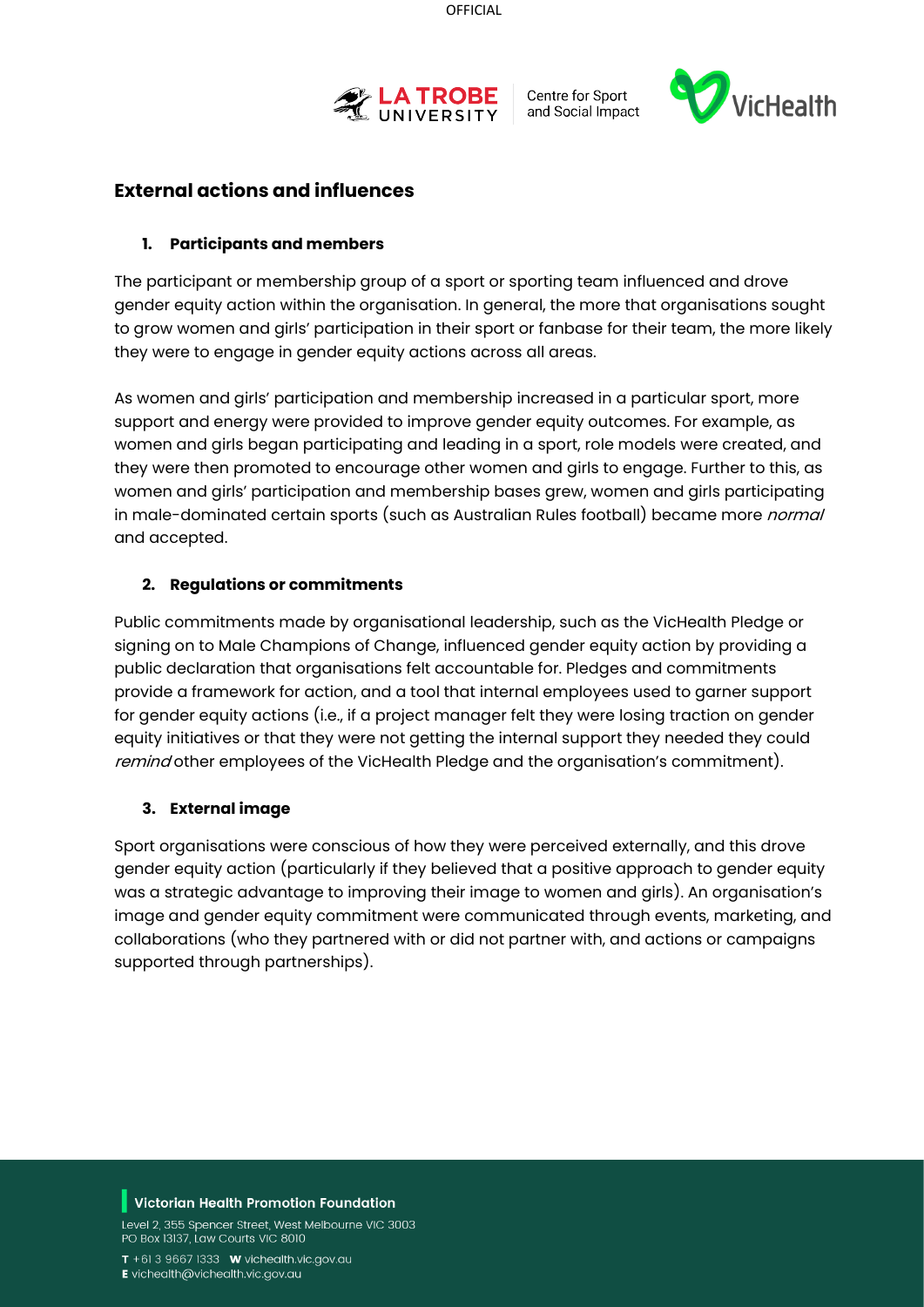



## **Approaches to support gender equity**

There were 3 main approaches to achieving the VicHealth Pledge commitment. Around half of all organisations proactively believed that gender equality was a sector issue requiring a sector-wide response, half took a reactive/insular approach; and one organisation did not perceive they had an issue with gender equity and therefore did not implement any new initiatives.

## **Proactive/sector-wide approach**

- Planned ahead
- Led the sector
- Aimed to prevent gender inequity before it occurred
- Established and implemented initiatives that improved gender equity within their organisation, and guided and impacted on the sector

### **Reactive/insular approach**

- **Responded when issues arose**
- Actions and policies were focused internally on organisation performance

#### **Unresponsive**

No response or action (no perceived issue with gender equity)

The most successful organisations — those that engaged the most with the VicHealth Pledge and delivered on committed outcomes – took a proactive whole of organisation or whole of sector approach and supported all stakeholders within their sport system to implement actions. In practice, this looked like:

**1. Awareness/education:** Raising awareness of internal staff, community sport clubs and

the wider sector (e.g., external event organisers) about the VicHealth Pledge

commitment and providing ideas about how to achieve it.

- **2. Targets/monitoring:** Developing specific targets that were monitored regularly to assess achievement.
- **3. Policies/strategies/processes:** Developing policies, strategies and processes for each target and embedding them within the organisation.

#### Victorian Health Promotion Foundation

Level 2, 355 Spencer Street, West Melbourne VIC 3003 PO Box 13137, Law Courts VIC 8010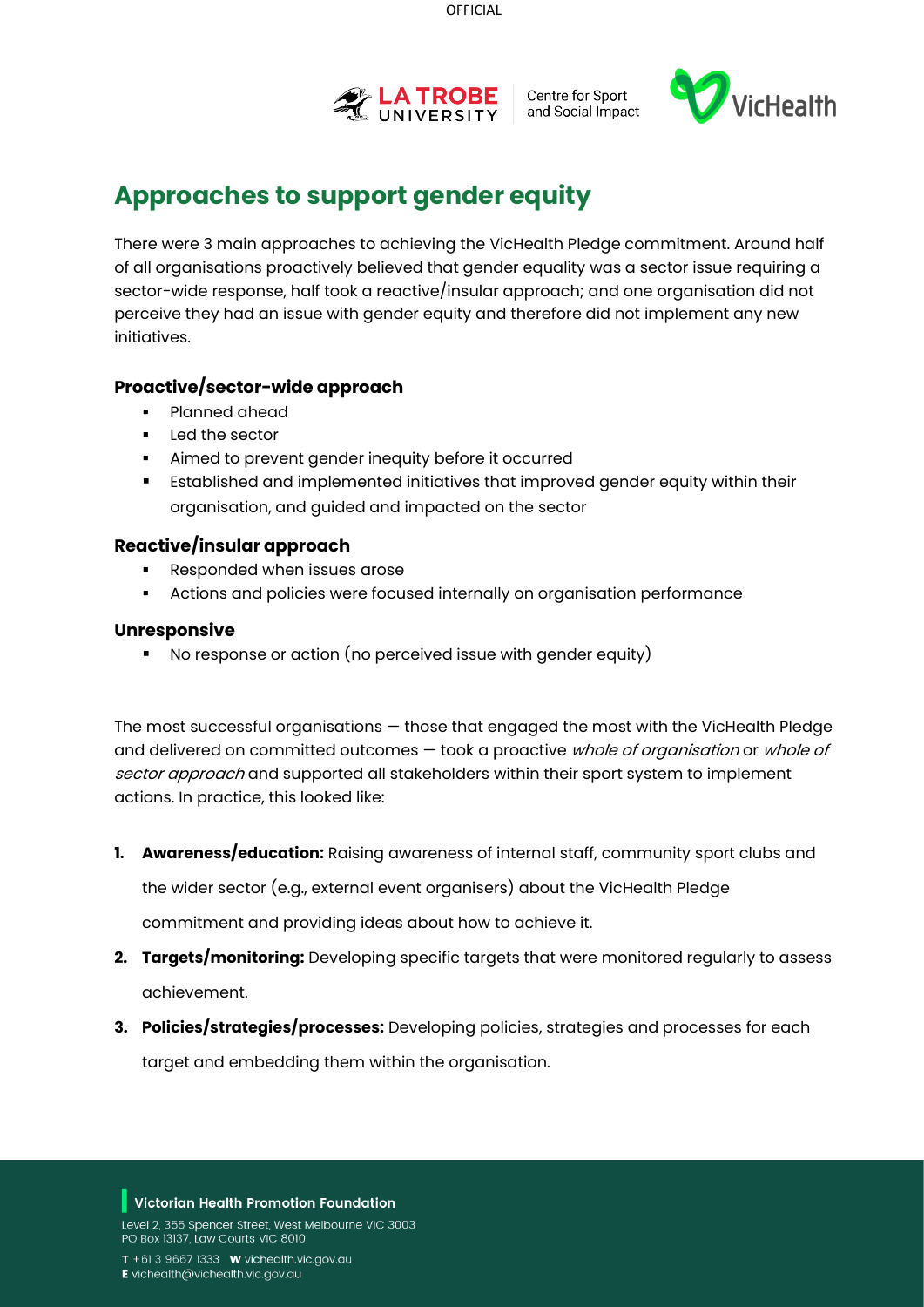



- **4. Resources:** Providing the resources required to meet the commitment (i.e., ensuring the marketing budget was adequate to develop the required images and content around women and girls).
- **5. Evidence:** Accessing and using existing resources, platforms, and evidence to support and guide action, such as:
	- [Male Champions of Change](http://malechampionsofchange.com/wp-content/uploads/2015/08/MCC107_QuickGuide_2015_V10.0-9.pdf)
	- Office of [Women in Sport and Recreation: Communication and Marketing Strategies](http://www.changeourgame.vic.gov.au/sites/default/files/ambassdorfile/Tuesday4369%20DJPR_CSV%20Change%20our%20Game%20Marketing%20and%20Communication%20Guidelines_FA_0.pdf)
	- Female Friendly Sport Infrastructure Guidelines
	- Inquiry into Women and Girls in Sport and Active Recreation

#### $\blacksquare$  Victorian Health Promotion Foundation

Level 2, 355 Spencer Street, West Melbourne VIC 3003 PO Box 13137, Law Courts VIC 8010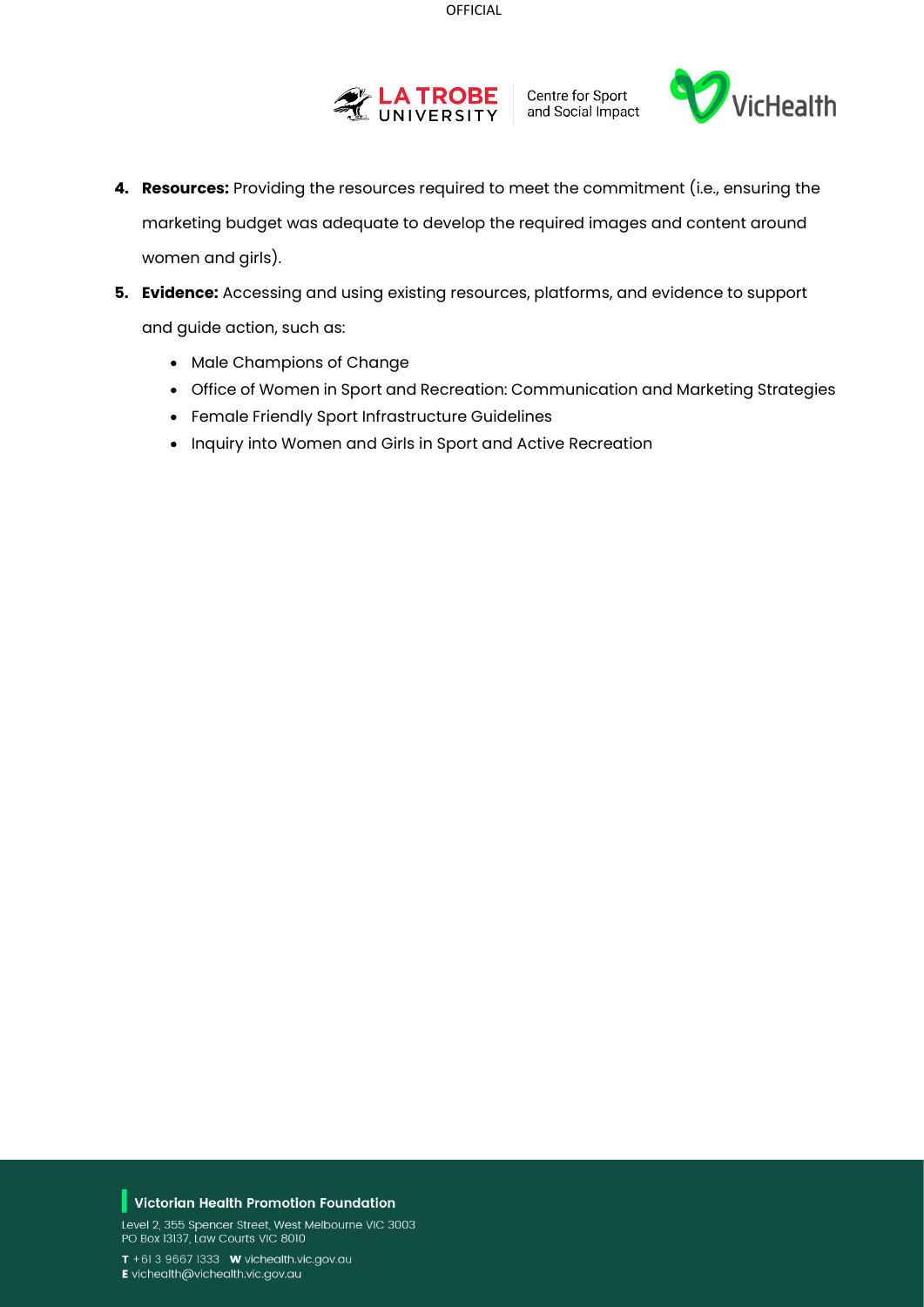



# **Delivering gender equity**

Taking a whole of sector approach meant that organisations not only achieved the VicHealth Pledge targets (an insular reactive approach) but also proactively supported the wider sector to do better. The following tables provide examples of proactive and reactive actions of organisations for 3 of the VicHealth Pledge topics.

## **Gender balance at events and on public panels or leadership roles**

## **Proactive / sector-wide approach actions**

#### **1. Awareness and education**

- Held a VicHealth Pledge commitment launch event for internal and external stakeholders.
- Educated external event partners by raising the issue of gender balance of public facing roles.
- Motivated community clubs to adopt gender equitable event-based policies.
- Held Gender Equity workshops with community sport staff and volunteers to discuss how events can be equally representative.

#### **2. Targets and monitoring**

- Developed and monitored targets such as:
	- o All internal events (conferences, award nights) organised and held by the sport organisation had to have gender balance in public facing roles (e.g., guest speakers, MCs and players profiled) and in event staff and back-end roles (e.g., promotion staff, casual staff);
	- o Guest speaking roles at external events were only accepted if the panel was gender balanced.

#### **3. Policies, strategies and processes**

- All relevant event staff within the organisation committed to the VicHealth Pledge and associated targets.
- Prioritised women speakers and MCs for internally organised events.
- When invited to speak at an external event:
	- o staff asked about the gender balance of speakers;
	- o declined where an equal balance could not be achieved for panels or keynote addresses (i.e., women were underrepresented); and
	- o put forward women who could speak or MC.
- Invited women athletes to speak at men's sport events.

#### Victorian Health Promotion Foundation

Level 2, 355 Spencer Street, West Melbourne VIC 3003 PO Box 13137, Law Courts VIC 8010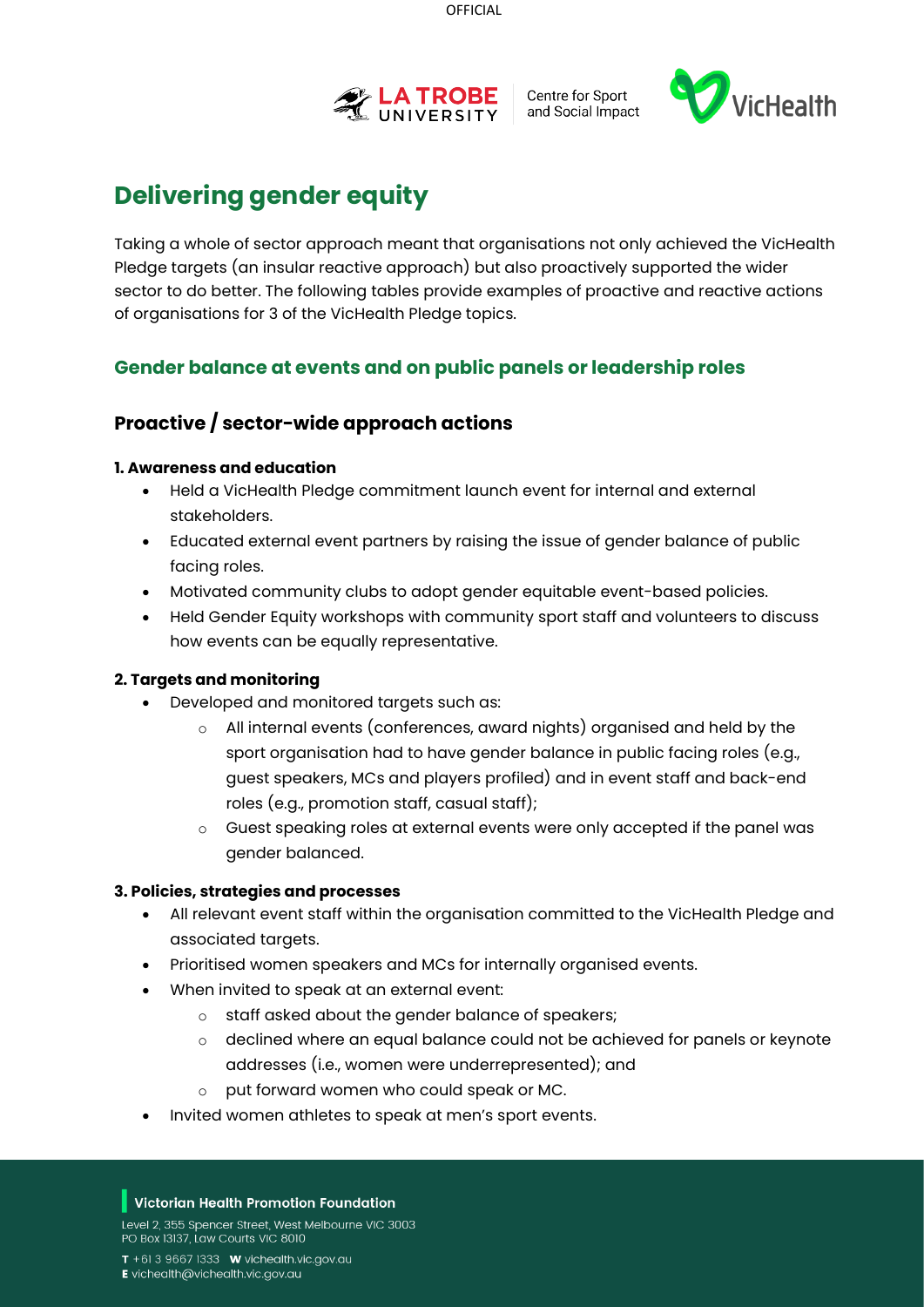



• Nominated men and women for awards and recognition.

#### **4. Resources**

• Some leaders took a long-term approach believing that supporting more women to reach leadership or upper management roles would increase the number of women who would be invited to speak at events.

#### **5. Evidence**

• Held Listen and Learn sessions to provide women with a platform to identify unsupportive workplace conditions or cultural barriers that prevented women from succeeding in leadership roles.

#### **Reactive/insular approach actions**

#### **1. Awareness**

- Maintained existing policies or additional strategies but made senior managers aware of the VicHealth Pledge so that they could monitor their own performance.
- Encouraged community sport clubs to consider gender equity and representation at functions.

#### **2. Targets**

• Worked toward equal balance on public-panels (i.e., the CEO committed to the VicHealth Pledge, but did not develop or implement a whole of organisation policy or guidelines for staff who were responsible for booking leaders on event panels were. As a result, some staff committed leaders to speak at events that had all male panels).

#### Victorian Health Promotion Foundation

Level 2, 355 Spencer Street, West Melbourne VIC 3003 PO Box 13137, Law Courts VIC 8010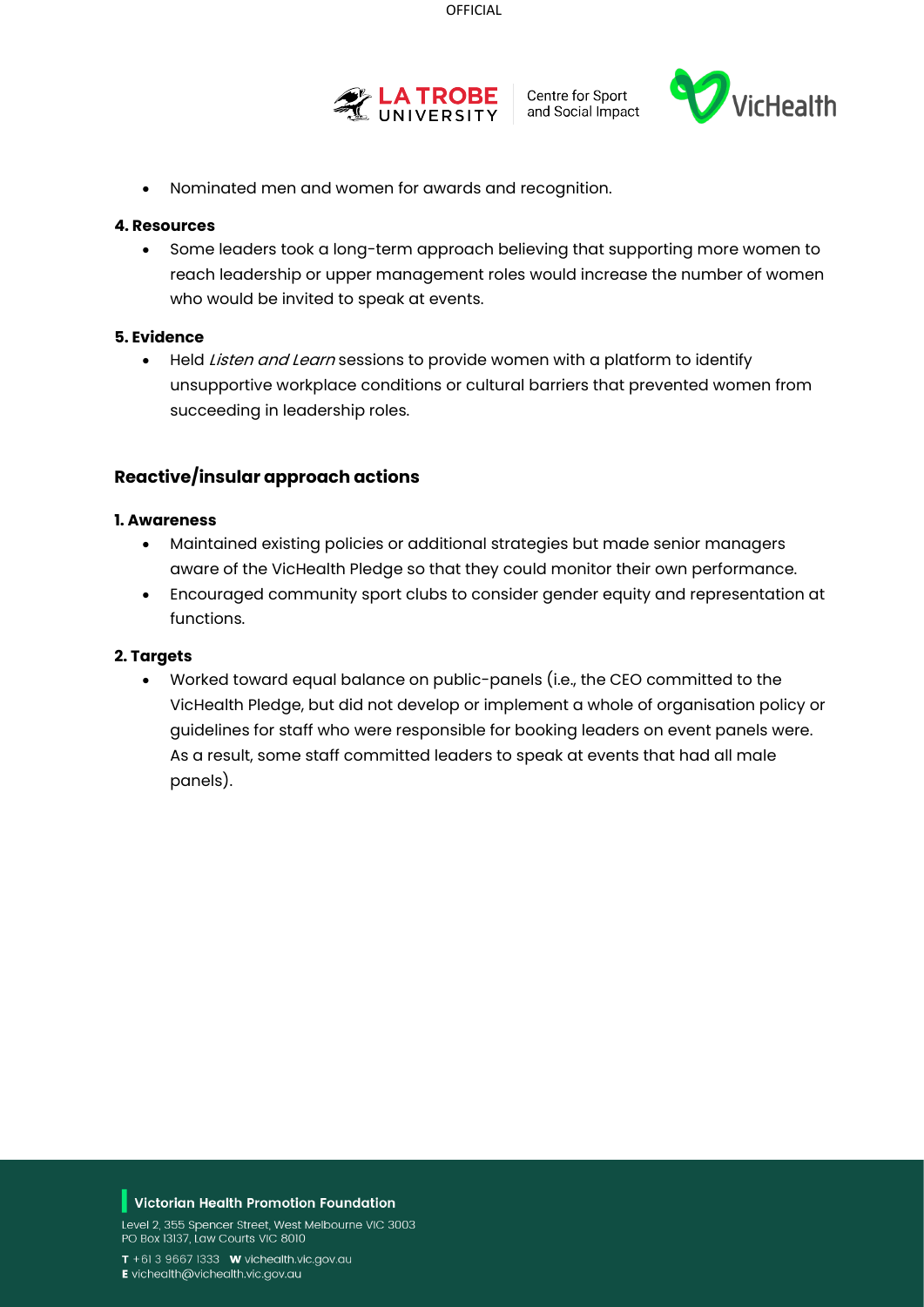



## **Progress towards 40% female representation in public facing imagery delivered by your organisation**

### **Proactive / sector-wide approach actions**

#### **1. Awareness and education**

- Promoted facilities as the 'home of women's sport' to provide a platform for publicity.
- Educated staff in roles related to public facing imagery (face-to-face meetings and emails outlining the Pledge commitment and how to achieve it).
- A marketing team representative joined the Women's Committee or leadership team to support the sharing of ideas and improve internal communication about promoting images of women and girls through the sport.
- Promoted the VicHealth Pledge to community sport clubs to prompt awareness and action in the sector.
- Emailed all staff about payment structures and processes when booking female athletes to improve female athlete conditions.

#### **2. Targets and monitoring**

- Held weekly meetings with Marketing, Communications and Digital teams to plan how to achieve and maintain the target, and to monitor and discuss performance.
- Used the evaluation results provided by the Centre for Sport and Social Impact to monitor performance.

#### **3. Policies, strategies and processes**

- Developed a strategic communications schedule to ensure equal representation across all images.
- Developed internal requirements to ensure event signage and printed collateral was gender neutral.
- Developed a requirement for all public facing imagery, websites, social media posts to have equal athlete representation (women and girls/men and boys).

#### **4. Resources**

#### **Development of content**

- Established an image database to ensure the communications team could access images of women and girls to use in communications and promotions.
- Promoted women ambassadors of the sport and used VicHealth This Girl Can ambassadors.

#### Victorian Health Promotion Foundation

Level 2, 355 Spencer Street, West Melbourne VIC 3003 PO Box 13137, Law Courts VIC 8010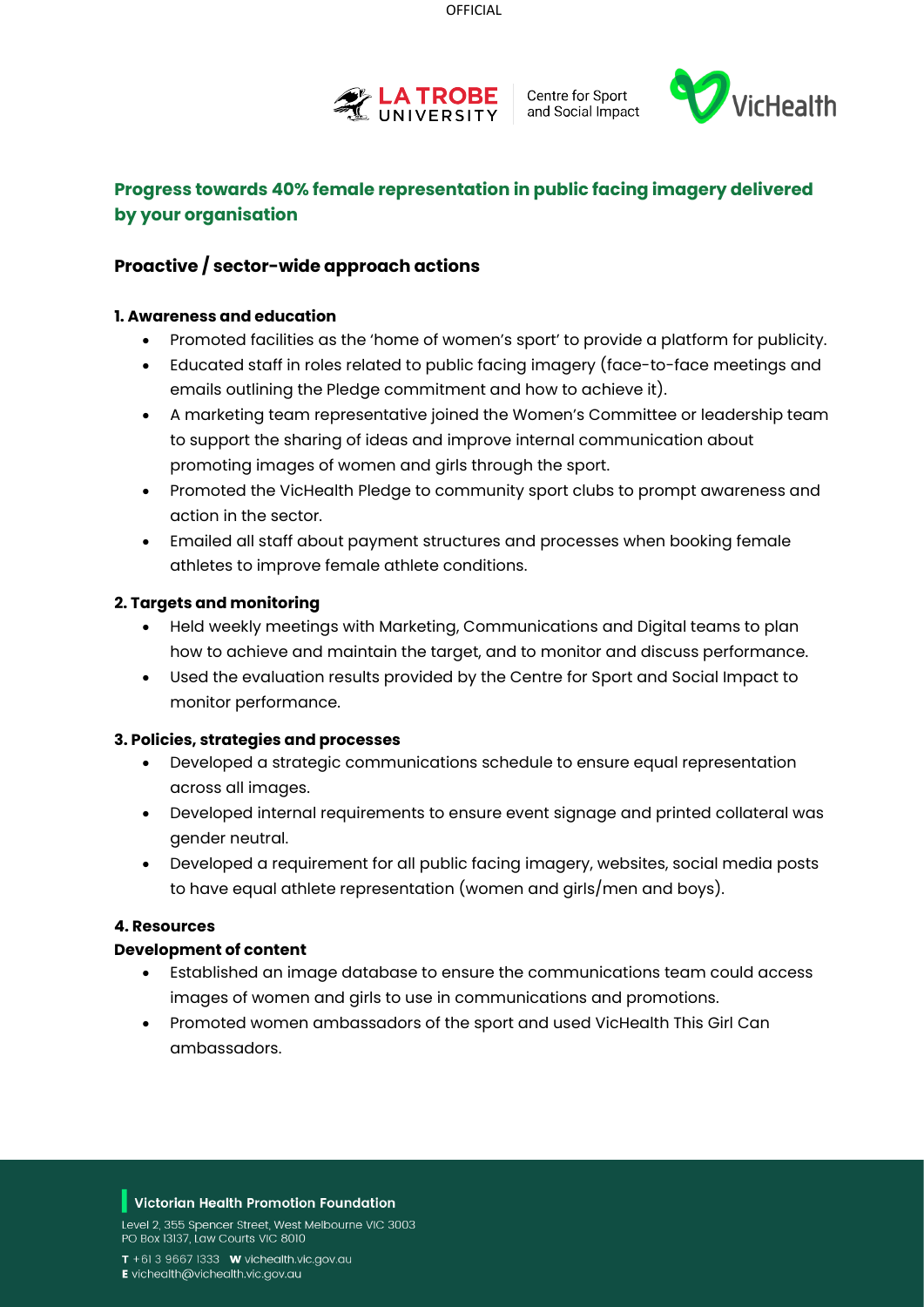



- Captured video footage of women from events and community sport clubs to use in promotion. This footage was then used at larger events (i.e., professional games and tournaments) and during other promotions.
- Used non-specific gender terms (e.g., instead of using girls and boys, used children, seniors or juniors).
- Improved representation of women and girls, and consciously considered the balance between professional athletes, community players, social players, and fans/supporters to improve representation across genders and to ensure that all those who engaged with the sport were represented.

#### **Platforms used to promote images of women and girls**

- Used gender neutral articles as opportunities to feature women and girls.
- Used images of women and girls during events (such as banners and backdrops at events that were internally organised and those where the sport was speaking or holding a stall).
- Used images of professional women athletes, and women and girl fans in Membership Drive promotions.

#### **Reactive / insular approach actions**

• For sports with more men's than women's teams or athletes, this commitment remained a challenge. There was evidence that sports improved in this area by considering all types of content (e.g. paid and unpaid media, human interest stories and lifestyle stories) and how these could be used to better promote women and girls in sport.

#### Victorian Health Promotion Foundation

Level 2, 355 Spencer Street, West Melbourne VIC 3003 PO Box 13137, Law Courts VIC 8010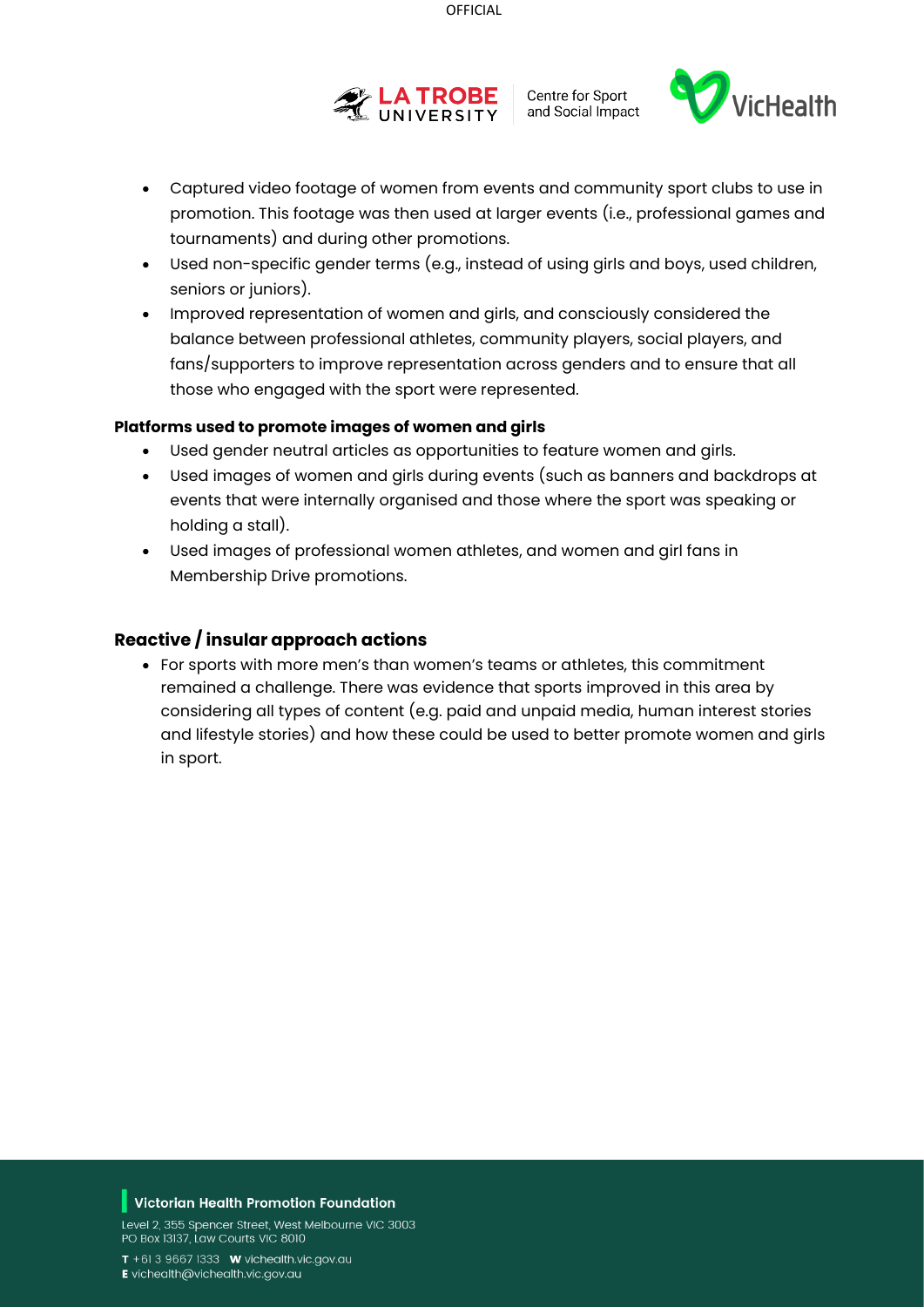



## **Influence and promote equitable use by women and girls of facilities the organisation uses**

### **Proactive/sector-wide approach actions**

Proactive organisations took actions to improve welcoming environments for women and girls at their clubs and to increase the number of women and girls participating in their sport to meet this commitment. They perceived that more welcoming environments and women and girl participants would lead to more equitable use of male-dominated facilities.

#### **1. Awareness and education**

- Advocated to local Councils and State Government to develop female friendly facilities and provided guidelines for such developments.
- Engaged more women and girls into the sport (and to facilities) by supporting and promoting women and girls as ambassadors and role models.

#### **2. Targets and monitoring**

- Set and monitored targets for new or upgraded female friendly facilities.
- Set and monitored targets for an equal gender balance across all roles that were involved in or used facilities (i.e. players, referees, coaching and administrators).

#### **3. Policies, strategies and processes**

- Developed Female Friendly Guidelines to guide facility use and the development of female friendly national, state and community facilities.
- Developed guidelines to for multi-sport facility use (e.g., basketball and netball).
- The Victorian School Building Authority guidelines for all new development required indoor facilitates to be female friendly.
- Including a Women and Girls Participation Strategy in facility development plans to deliver accessible opportunities for women and girls.
- Inter-sport relationships were established to support the development of multi-use facilities.

#### **4. Resources**

- Supported community clubs to access grants to improve facilities for women and girls (such as Local Government grants and State Government grants).
- Created a dedicated position to work across all levels of government to identify and advocate for more appropriate women and girls' sport facilities.
- Recruited a Women and Girls Participation Officer to actively support more welcoming environment, drive greater participation, leadership, support, recognition, and profile for women and girls in the sport that led to greater facility use by women and girls.

#### Victorian Health Promotion Foundation

Level 2, 355 Spencer Street, West Melbourne VIC 3003 PO Box 13137, Law Courts VIC 8010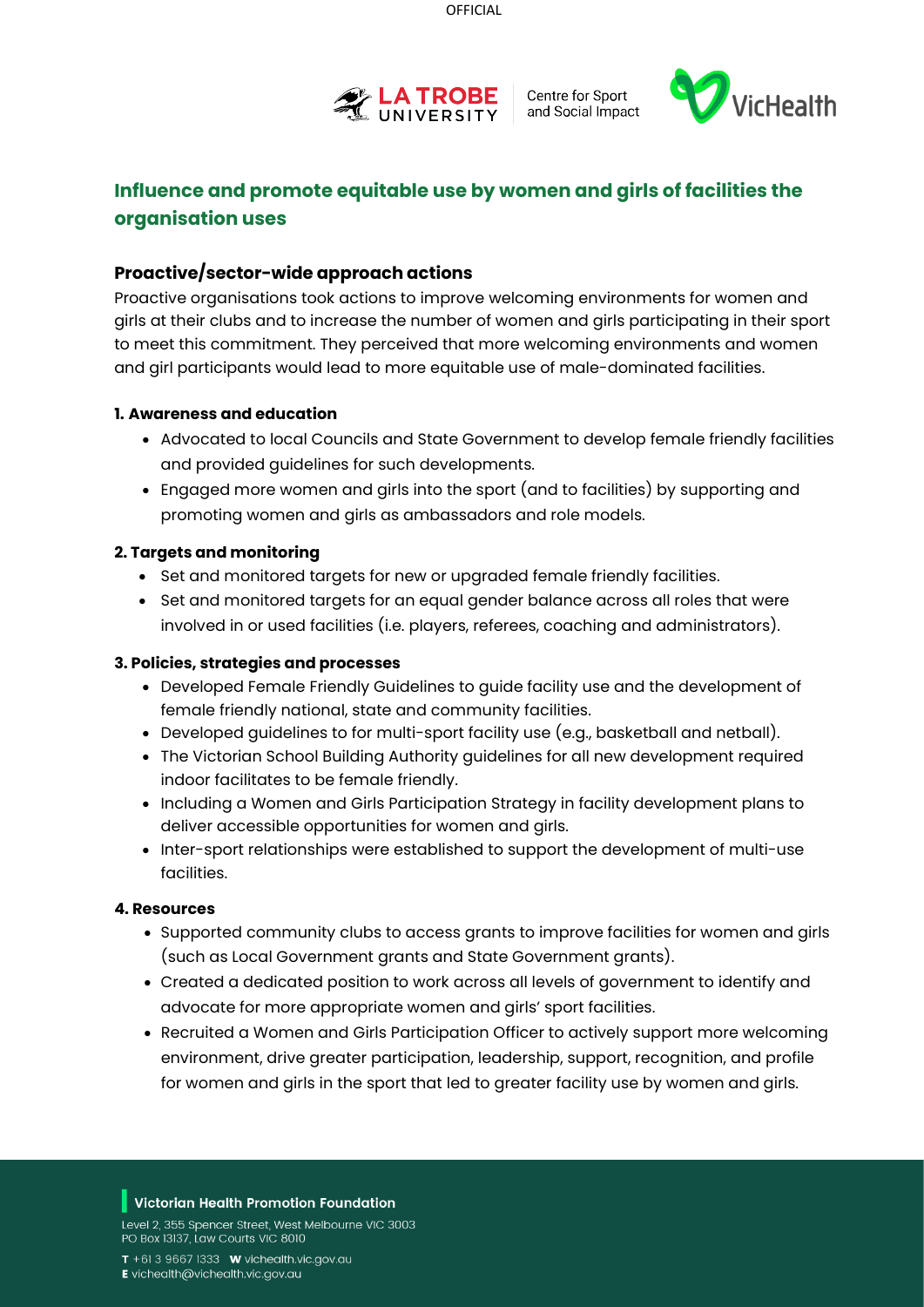



- Accessed support from Federal and State Government for new purpose-built facilities to provide greater access to sport for women and girls in regional and metropolitan areas.
- Built high-performance women's only sporting facilities for: professional teams; supporting and growing new talent; providing a safe environment for female athletes and staff; and a platform to engage community groups.

#### **5. Evidence**

- Developed an online technical resource to provide information for stakeholders who were building or updating venues and sporting precincts ensuring female friendly designs and universal design were considered during planning.
- Completed facility audits to identify gender-related disparities in facilities across Victoria.

#### $\blacksquare$  Victorian Health Promotion Foundation

Level 2, 355 Spencer Street, West Melbourne VIC 3003 PO Box 13137, Law Courts VIC 8010